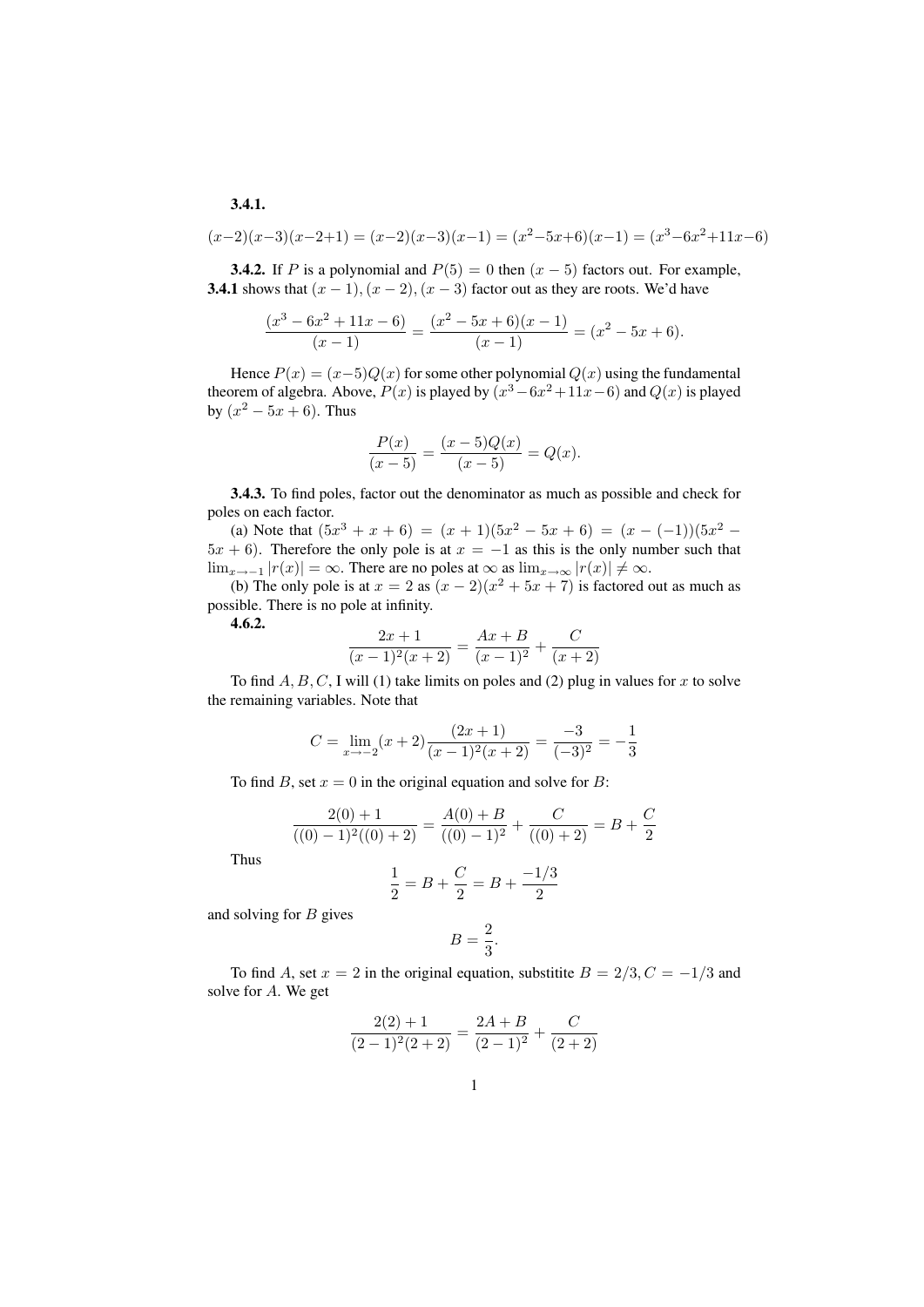$$
\frac{5}{4} = 2A + (2/3) + \frac{-1/3}{4}
$$

$$
A = \frac{1}{3}
$$

so

or

Hence the decomposition is

$$
\frac{2x+1}{(x-1)^2(x+2)} = \frac{(1/3)x + (2/3)}{(x-1)^2} + \frac{(-1/3)}{(x+2)}
$$

4.6.3. We want

$$
\lim_{x \to 2} \left| f(x) - \frac{A}{x - 1} \right| = \infty, \qquad \lim_{x \to a} \left| f(x) - \frac{A}{x - 1} \right| \neq \infty \text{ for } a \neq 2.
$$

First combine terms to get

$$
f(x) - \frac{A}{x - 1} = \frac{-Ax^2 + 4Ax - 4A + 3}{(x - 1)(x - 2)^2}.
$$

The only possible poles are  $x = 1, x = 2$ . This simplifies things as we only need to worry about making

$$
\lim_{x \to 1} \left| f(x) - \frac{A}{x - 1} \right| = \lim_{x \to 1} \left| \frac{-Ax^2 + 4Ax - 4A + 3}{(x - 1)(x - 2)^2} \right| \neq \infty.
$$

The simplest way to do this is to choose A so that  $-Ax^2 + 4Ax - 4A + 3$  has  $(x - 1)$  as a factor—which only happens if  $-A(1)^2 + 4A(1) - 4A + 3 = 0$  by the fundamental theorem of algebra (or  $3.4.2$ ). Solving we get  $A = 3$ .

4.6.4. To solve this problem, I will exclusively use poles with complex numbers (as this is the quickest and easiest method). I can do this because we don't have repeated factors  $<sup>1</sup>$ .</sup>

Note that

$$
(x2 + 1) = (x + i)(x - i), (x2 + 4) = (x + 2i)(x - 2i).
$$

How did I get this? Remember 3.4.2: if you plug in a certain number into a polynomial and get zero, that is a factor. For example— $(x^2 - 1)$  has  $(1^2 - 1) = 0$ ,  $((-1)^2 - 1) = 0$ . Therefore  $(x^2 - 1) = (x - 1)(x + 1)$ .

Same for  $(x^2 + 1)$ : we find  $(i^2 + 1) = 0$ ,  $((-i)^2 + 1) = 0$ —so  $(x^2 + 1) =$  $(x - i)(x + i)$ . For a general quadratic  $(ax^2 + bx + c)$  we get

$$
ax^{2} + bx + c = \left(x - \left(\frac{-b + \sqrt{b^{2} - 4ac}}{2a}\right)\right)\left(x - \left(\frac{-b - \sqrt{b^{2} - 4ac}}{2a}\right)\right)
$$

It looks really nasty but just plug in the numbers and it does the job. This comes from the quadratic formula—in short, the roots are the factors.

<sup>&</sup>lt;sup>1</sup>For example:  $\frac{x}{(x-1)^2(x+2)}$  has a repeated factor  $(x-1)^2$  but  $\frac{x}{(x-1)(x+2)}$  does not.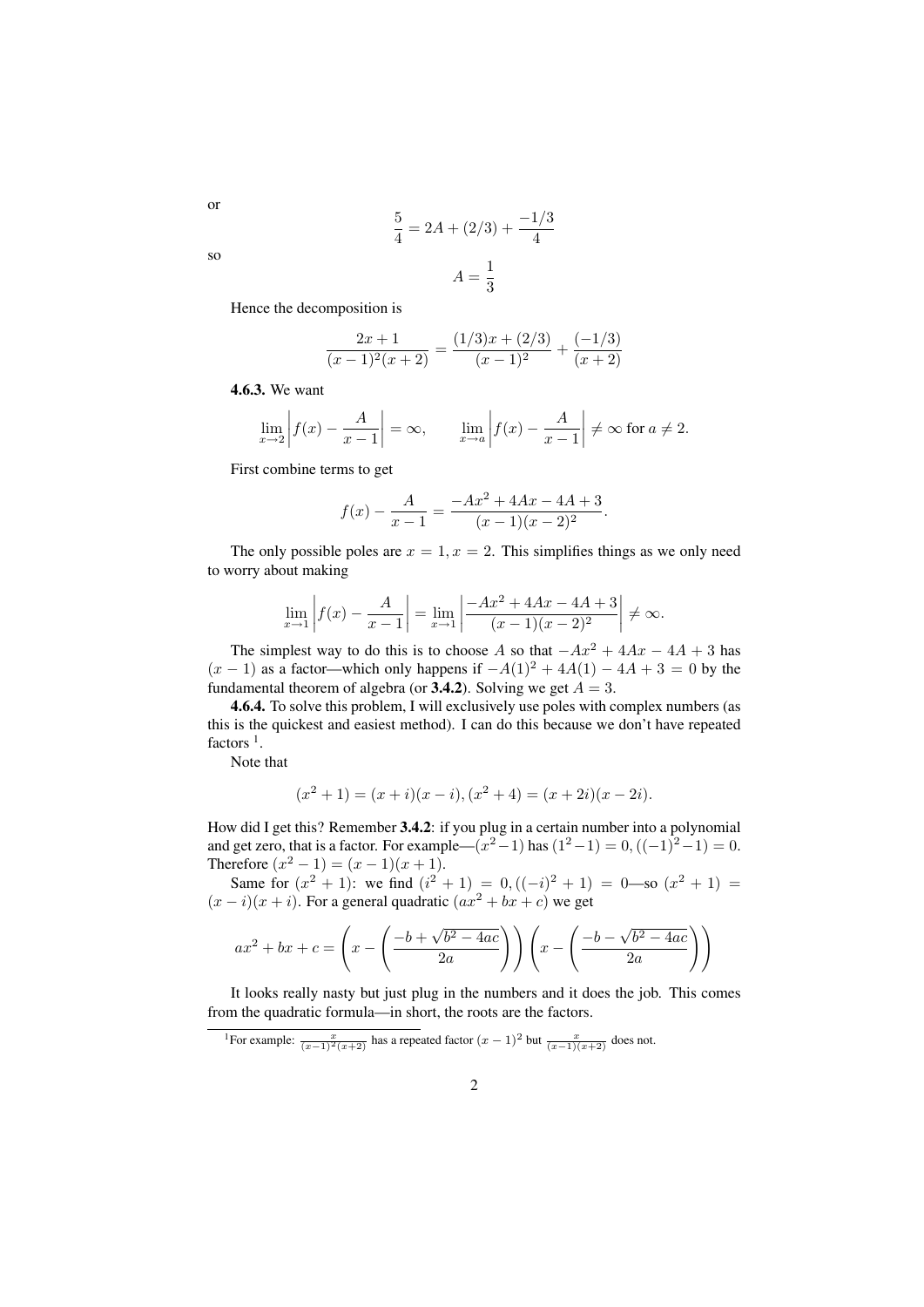The (unsimplified) PFD is

$$
\frac{x^3+2}{x(x^2+1)(x^2+4)} = \frac{A}{x} + \frac{B}{x-i} + \frac{C}{x+i} + \frac{D}{x-2i} + \frac{E}{x+2i}
$$

.

The coefficients are found as follows:

$$
A = \lim_{x \to 0} x \frac{x^3 + 2}{x(x^2 + 1)(x^2 + 4)} = \frac{1}{2}
$$

$$
B = \lim_{x \to i} (x - i) \frac{x^3 + 2}{x(x^2 + 1)(x^2 + 4)} = \lim_{x \to i} (x - i) \frac{x^3 + 2}{x(x - i)(x + i)(x - 2i)(x + 2i)} = -\frac{2 - i}{6}
$$

$$
C = \lim_{x \to -i} (x+i) \frac{x^3 + 2}{x(x^2 + 1)(x^2 + 4)} = \lim_{x \to -i} (x+i) \frac{x^3 + 2}{x(x-i)(x+i)(x-2i)(x+2i)} = -\frac{2+i}{6}
$$

$$
D = \lim_{x \to 2i} (x - 2i) \frac{x^3 + 2}{x(x^2 + 1)(x^2 + 4)} = \lim_{x \to 2i} (x - 2i) \frac{x^3 + 2}{x(x - i)(x + i)(x - 2i)(x + 2i)} = \frac{1 - 4i}{12}
$$

$$
E = \lim_{x \to -2i} (x+2i) \frac{x^3+2}{x(x^2+1)(x^2+4)} = \lim_{x \to -2i} (x+2i) \frac{x^3+2}{x(x-i)(x+i)(x-2i)(x+2i)} = \frac{1+4i}{12}
$$

Hence

$$
\frac{x^3+2}{x(x^2+1)(x^2+4)} = \frac{1/2}{x} + \frac{-(2-i)/6}{x-i} + \frac{-(2+i)/6}{x+i} + \frac{(1-4i)/12}{x-2i} + \frac{(1+4i)/12}{x+2i}
$$

To simplify, I do as follows:

$$
\frac{1/2}{x} + \frac{-(2-i)/6}{x-i} \left(\frac{x+i}{x+i}\right) + \frac{-(2+i)/6}{x+i} \left(\frac{x-i}{x-i}\right) + \frac{(1-4i)/12}{x-2i} \left(\frac{x+2i}{x+2i}\right) + \frac{(1+4i)/12}{x+2i} \left(\frac{x-2i}{x-2i}\right)
$$

Multiplying out and combining everything (it takes some work, mind you), we get:

$$
\frac{1/2}{x} - \frac{(2x+1)/3}{x^2+1} + \frac{(x+8)/6}{x^4+4}.
$$

4.6.5. Same method as above, except we don't need to use complex numbers.

$$
\frac{x^3+2}{x(x^2-1)(x^2-4)} = \frac{A}{x} + \frac{B}{x-1} + \frac{C}{x+1} + \frac{D}{x-2} + \frac{E}{x+2}.
$$

$$
A = \lim_{x \to 0} x \frac{x^3+2}{x(x^2-1)(x^2-4)} = \frac{1}{2}
$$

$$
B = \lim_{x \to 1} (x-1) \frac{x^3+2}{x(x^2-1)(x^2-4)} = -\frac{1}{2}
$$